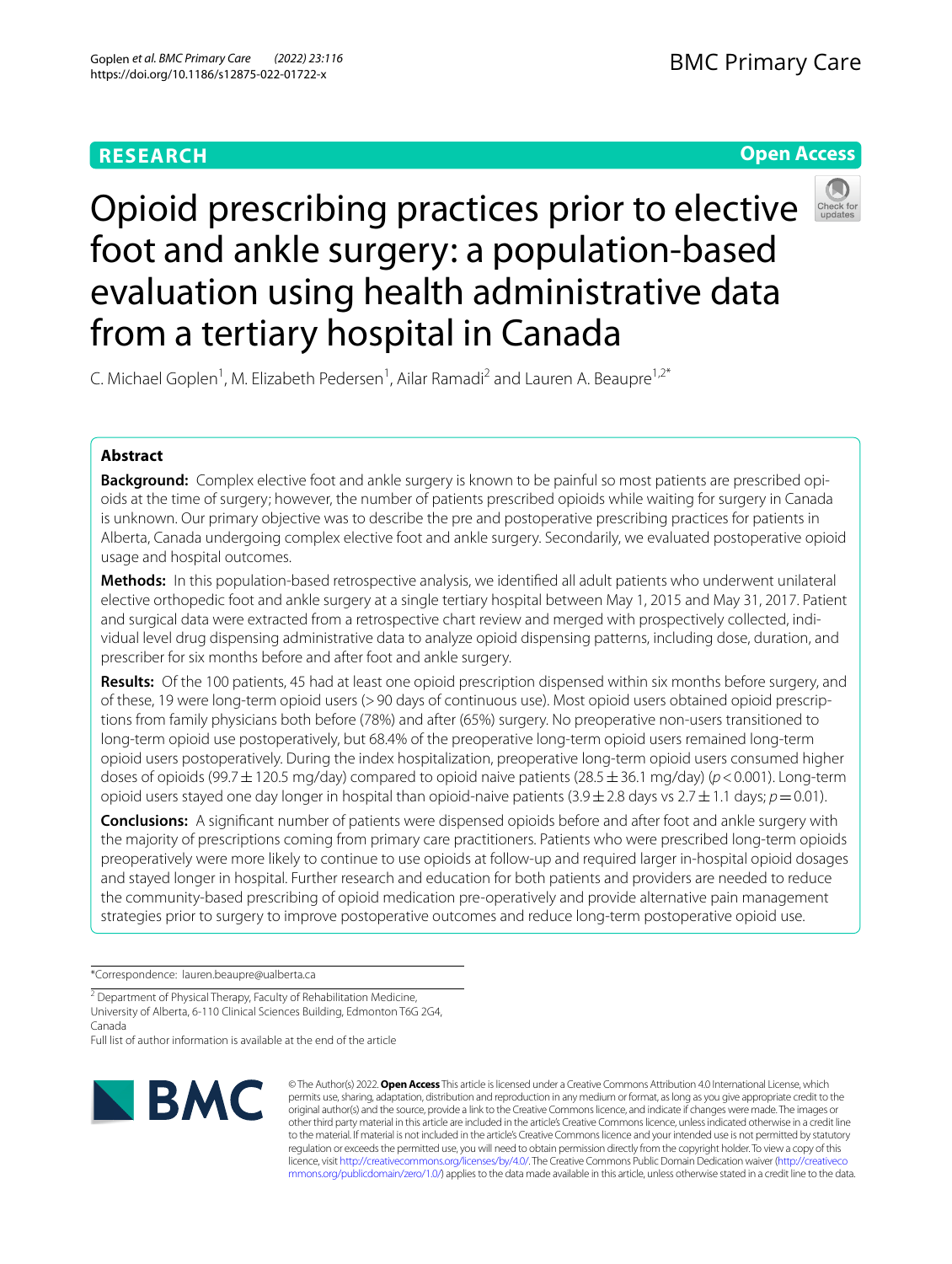**Keywords:** Foot and ankle surgery, Opioid use, Pain management

### **Introduction**

Pain management among patients awaiting surgery for degenerative joint conditions, such as arthritis, is challenging  $[1]$  $[1]$ . These surgical candidates have typically exhausted nonsurgical treatments such as physical therapy and regular oral analgesia but still experience a stepwise deterioration in pain and function [[2\]](#page-6-1). While Canada's universal healthcare system provides equal access to elective surgery for all residents, system limitations such as access to operating room time can result in long wait times between referral and surgery [[3\]](#page-6-2). This prolonged preoperative period can be challenging for primary care physicians who are left to manage patients' pain associated with degenerative joint conditions such as arthritis  $[1, 4]$  $[1, 4]$  $[1, 4]$ . To bridge the gap between the time of referral and surgery, patients are often prescribed opioids to maintain function and improve pain, according to the World Health Organization Analgesic Ladder [[5\]](#page-6-4). However, emerging evidence now suggests that opioids provide no beneft compared to other alternatives such as acetaminophen or ibuprofen [[6,](#page-6-5) [7\]](#page-6-6).

Patients prescribed preoperative opioids have more complicated hospital stays after surgery, increased rates of complications, and worse patient-reported outcome scores after surgery [\[8](#page-6-7)]. Further, communication among those providing hospital care and those providing care in the community is often limited or incomplete, leading to less than optimal patient care  $[9-11]$  $[9-11]$  $[9-11]$  $[9-11]$  $[9-11]$ . Currently, it is unknown if primary care physicians or subspecialists prescribe the majority of opioids before and after surgery. Without an understanding of prescribing practices, both before and after surgery, focused patient and physician education and implementation of standardized opioid prescribing practices for pre and postoperative pain management remains incomplete.

Thus, this study's primary objective was to determine prescribing patterns six months (i.e., 180 days) before and after elective orthopedic foot and ankle surgery. It is also unknown if preoperative opioid use is associated with a) long-term opioid use that continues after recovery from the elective foot and ankle surgery is complete or b) increased opioid use in the hospital and increased health services use (e.g., length of stay, complications, re-admissions). Our secondary objectives were, therefore, to determine if long-term preoperative opioid use was associated with ongoing postoperative opioid use after index surgery relative to preoperative non-opioid users as well as the diferences for in-hospital opioid requirements, hospital length of stay, complications, and readmission rates among preoperative opioid users and non-users.

# **Methods**

#### **Study design**

This was a population-based retrospective study of all adults (>18 years of age) who underwent elective foot and ankle surgery at a Canadian tertiary hospital. Four of the fve (80%) fellowship-trained foot and ankle surgeons from this metropolitan health region operated out of this hospital, so although this was a single center evaluation, this hospital represented the majority of elective foot and ankle surgeries performed in the health zone during the evaluation time-period.

Potential participants were identifed using ICD-10 procedural codes for ankle fusion (OSGF/OSGG), ankle replacement surgery (OSRF/OSRG) or hindfoot reconstruction (OSGH/OSGJ/OSSH/OSSJ) that were performed no later than 31 May 2017. The selected end date allowed us to ensure all administrative data would be available to evaluate community-based opioid dispensing up to six-months postoperatively (i.e., Dec 2017). As there was a further delay in accessing administrative data of up to six-months to allow the data custodian to check data integrity, we performed our chart review in the summer/fall of 2018 to ensure a complete administrative dataset for opioid dispensing.

As we intended to review 100 patients' charts using a retrospective hospital population-based approach, we identifed that 100 patients received the surgical procedures of interest between May 1, 2015 and May 31, 2017 at our hospital. Although the sample size was not based on an apriori sample size calculation, there was no selection bias as we included all eligible surgeries within the evaluation period.

This study received ethics approval from the University of Alberta Health Research Ethics Board who provided waiver of written informed consent to allow access to routinely collected administrative health data (PRO00075984). All relevant guidelines regarding privacy and protection of health data were followed throughout the study.

#### **Phases of data collection**

This study used 3 phases of data collection from 2 different data sources; the data sources are described below in detail. *Phase 1* was preoperative, which extended from 180 days preoperatively to the date of surgery. Data for this frst phase came from our provincial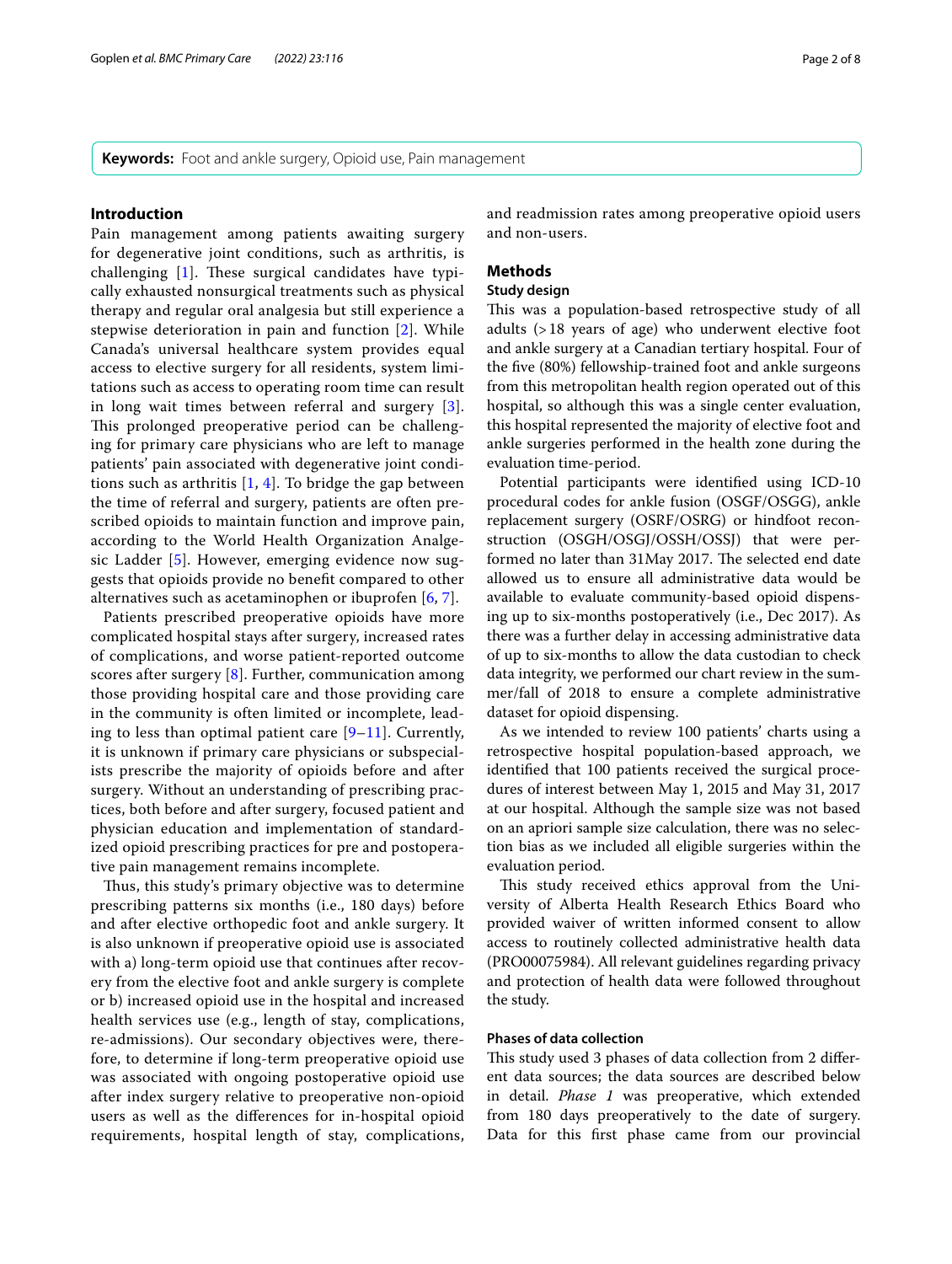community-based dispensing data system, the Pharmaceutical Information Network (PIN). As this was dispensing data, the preoperative opioid use data refects estimates of consumption based on prescribing practices. As the PIN does not record hospital-administered medications, *Phase 2* of our data collection was the chart review where we were able to collect opioid consumption during the hospital stay as well as details around patients' hospitalization. Finally, *Phase 3* repeated the data evaluation performed in Phase 1, but looked at PIN data for 180 days postoperatively, again allowing estimation of opioid use based on dispensing practices. Phase 3 started on Day 1 postoperative, but only included communitybased dispensing of opioids (i.e., through the PIN) to understand postoperative prescribing practices after hospital discharge. No in-hospital consumption of opioids was included in the Phase 3 post-discharge evaluation, which continued for 180 days postoperatively.

# **Data sources**

#### *Chart review*

The chart review was conducted using a standardized data collection form completed by an experienced research associate. From the chart review, we were able to record the opioids consumed by patients during their hospital stay, which was transformed into a morphine equivalent dose (MED). Data on the participants' age at surgery, sex, body mass index (BMI), smoking history, number and type of comorbidities, length of stay in hospital, destination of discharge (home versus rehabilitation hospital), postoperative complications, and readmission to hospital were also collected. For comorbidities, we specifcally looked at recorded medical history to determine if any other chronic pain condition was identifed and if the physician had identifed that a patient was taking opioids for another condition.

#### *Pharmaceutical Information Network (PIN)*

Community-based opioid dispensing data were obtained from the PIN, a provincial pharmaceutical repository that maintains individual level pharmacotherapy records and includes dispensing information from all community pharmacies in Alberta, regardless of health insurance coverage.

A record was created in PIN each time a medication was dispensed from a pharmacy in Alberta and contained the drug information number (DIN), anatomic therapeutic code (ATC), date dispensed, dose and duration (days' supplied) as well as prescriber classifcation. Each PIN entry was linked to patient's Unique Lifetime Identifer (ULI), a unique number assigned to all persons who received health services in Alberta. Using opioid specifc ATC codes, each patient's PIN profle was queried for 180 days prior to and following the index surgery to determine their opioid dispensing history. The end-date for each dispensing was then calculated by adding the duration of the prescription to the dispensing date for each PIN entry as previously described [[12\]](#page-7-2).

Individual opioid prescriptions were then converted to a daily MED by multiplying the daily dose for each opioid by the corresponding MED to allow for standardized comparison across diferent opioid compounds [\[12](#page-7-2)]. Morphine conversion factors were based on the published conversion factors that align with Canadian opioid prescribing guidelines [\[7](#page-6-6)]. All datasets were deterministically linked using patient's ULI that were previously scrambled with an algorithm that de-identifed each ULI, but still preserved the ability to link across datasets.

#### **Classifcation of opioid use**

*Preoperative long-term opioid users (OU)* were defned as patients who had 90-days or more of continuous opioid dispensing's within 180 days prior to surgery. These parameters were consistent with the defnition of longterm opioid therapy (LTOT) [\[12](#page-7-2), [13](#page-7-3)]. *Preoperative intermittent OU* had recorded opioid dispensing's within the 180 days prior to surgery, but did not meet the threshold parameters for a *preoperative long-term OU*. *Preoperative opioid naïve patients* did not have a recorded opioid dispensing within 180 days prior to surgery. The 180-day opioid free period had been previously used in studies investigating LTOT and is the established threshold for opioid discontinuation  $[14]$  $[14]$ . The maximum allowable refll gap between prescriptions in an opioid utilization episode was 14 days, or 0.5 times the preceding prescription length, whichever was greatest [[12\]](#page-7-2).

*Postoperative long-term OU*, *postoperative intermittent OU* and *postoperative non-OU* were defned using the same parameters as those used to defne preoperative opioid use within 180 days after the index surgery, but did not include hospitalization opioid consumption.

## **Statistical analysis**

Descriptive statistics were used to characterize preoperative opioid dispensing patterns including dose (MED) and duration. Means with standard deviation (SD) or ranges were reported and were compared using Student's t-test or one-way analysis of variance (ANOVA) for normally distributed variables. Ranges were selected to report PIN dispensing data while SD was used to report in-hospital opioid consumption. Categorical variables were represented as frequencies and proportions with Chi Square tests or Fishers Exact Test. Signifcance was set at *p*<0.05 and statistics were performed using SAS (SAS institute), version 9.4.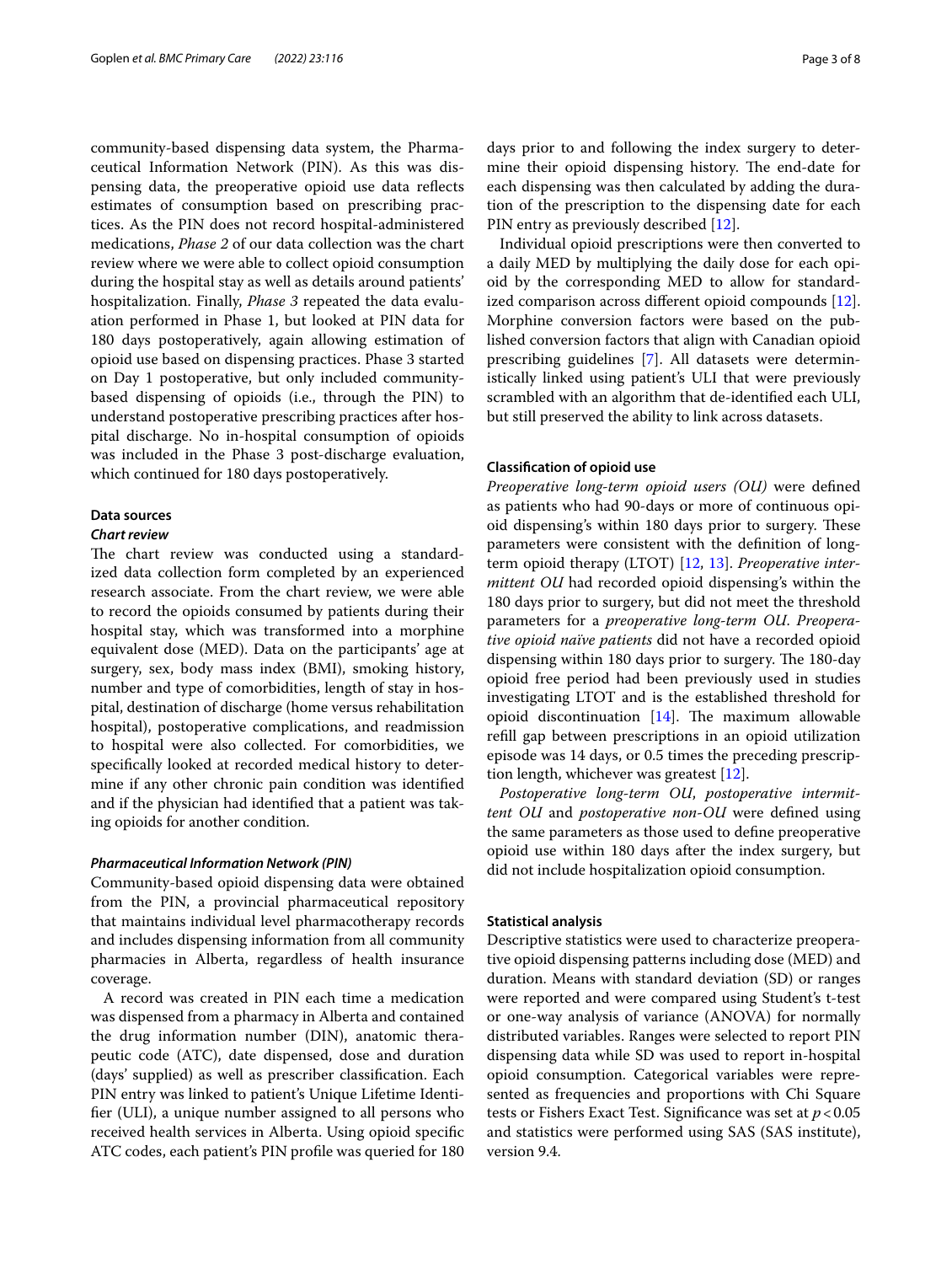# **Results**

Between May 1, 2015 and May 31, 2017, 100 patients underwent elective orthopedic foot and ankle surgery at the hospital of interest; 76 patients underwent ankle fusion, 21 received total ankle replacement and 3 underwent hindfoot reconstruction (Table [4—](#page-4-0)Hospitalization Data). The mean age of the study population was  $61 \pm 12$  vears, 46 were female and 17 had a history of smoking. The mean BMI was  $32.5 \pm 6.4$  and 73 had two or more comorbidities. Patients prescribed long-term preoperative opioids had higher mean BMI  $(p=0.05)$  and lower rates of smoking compared to intermittent users ( $p = 0.04$ ), but no difference in number of comorbidities when compared to preoperative non-users and intermittent OU (Table [1\)](#page-3-0).

Overall, 19 patients were considered long-term OU, 26 were intermittent OU and 55 were opioid naïve preoperatively. The majority of opioid users obtained their opioid prescriptions from family physicians both preoperatively (78%) and postoperatively (65%). Orthopedic surgeons did not prescribe to long-term OUs pre or postoperatively (Table [2](#page-3-1)).

### <span id="page-3-0"></span>**Table 1** Pre-operative Characteristics

|                        | Preoperative Classification based on Community-Dispensing of Opioids via the<br><b>Pharmaceutical Information Network (PIN)</b> |                                              |                                           |      |
|------------------------|---------------------------------------------------------------------------------------------------------------------------------|----------------------------------------------|-------------------------------------------|------|
|                        | <b>Opioid Naive</b><br>$(n=55)$                                                                                                 | <b>Intermittent Opioid Users</b><br>$(n=26)$ | <b>Long-term Opioid Users</b><br>$(n=19)$ |      |
| Mean Age (SD)          | 61.5(12.9)                                                                                                                      | 61.8(13.1)                                   | 60.3(10.1)                                | 0.93 |
| Sex, n (%)             |                                                                                                                                 |                                              |                                           |      |
| Female                 | 25(45.5)                                                                                                                        | 11(42.3)                                     | 10(52.6)                                  | 0.77 |
| Male                   | 30 (54.5)                                                                                                                       | 15(57.7)                                     | 9(47.4)                                   |      |
| Mean BMI (SD)          | 31.2(5.5)                                                                                                                       | 33.2(6.7)                                    | 35.1(7.4)                                 | 0.05 |
| Smoking history, n (%) | 5(9.1)                                                                                                                          | 8(30.8)                                      | 4(21.1)                                   | 0.04 |
| Comorbidities, n (%)   |                                                                                                                                 |                                              |                                           |      |
| $0 - 1$                | 18 (32.7)                                                                                                                       | 7(26.9)                                      | 2(10.5)                                   | 0.41 |
| $2 - 4$                | 31 (56.4)                                                                                                                       | 17(65.4)                                     | 15 (78.9)                                 |      |
| >4                     | 6(10.9)                                                                                                                         | 2(7.7)                                       | 2(10.5)                                   |      |

T-test or Wilcoxon ranks sum test was used for Age and BMI (continuous), and Chi-square test or Fisher's exact test was used for categorical covariate as appropriate *Legend: SD* Standard Deviation

<span id="page-3-1"></span>

|  |  |  |  | <b>Table 2</b> Community-Based Opioid Dispensing Before and After Elective Foot and Ankle Surgery |
|--|--|--|--|---------------------------------------------------------------------------------------------------|
|  |  |  |  |                                                                                                   |

| <b>Preoperative Community-Based</b>                      | <b>Preoperative Classification</b>       |                                              |                                           |         |  |
|----------------------------------------------------------|------------------------------------------|----------------------------------------------|-------------------------------------------|---------|--|
| <b>Opioid Use</b>                                        | <b>Opioid Naive</b><br>$(n=55)$          | <b>Intermittent Opioid Users</b><br>$(n=26)$ | <b>Long-term Opioid Users</b><br>$(n=19)$ |         |  |
| Mean MED (range)                                         | $\Omega$                                 | 10.9(0.2, 110.3)                             | 115.6 (3.3, 608.0)                        | < 0.001 |  |
| Mean Days of Opioid Use in past<br>180 days, (range)     | $\Omega$                                 | 28.5 (4, 101)                                | 147.3 (100, 183)                          | < 0.001 |  |
| Opioid Prescriber, n (%)                                 |                                          |                                              |                                           |         |  |
| Family Physician                                         | $\Omega$                                 | 17(65.4)                                     | 18 (94.7)                                 | 0.06    |  |
| Orthopedic Surgeon                                       | 0                                        | 4(15.3)                                      | 0(0.0)                                    |         |  |
| Not Indicated                                            | 0                                        | 5(19.2)                                      | 1(5.3)                                    |         |  |
| <b>Postoperative Community-Based</b>                     | <b>Postoperative Classification</b>      |                                              |                                           |         |  |
| <b>Opioid Use</b>                                        | No Opioid Use Post Discharge<br>$(n=13)$ | Intermittent Opioid Users $(n=72)$           | <b>Long-term Opioid Users</b><br>$(n=15)$ |         |  |
| Mean MED (range)                                         | $\Omega$                                 | 6.1(0.75, 84)                                | 153.5 (3.9, 448)                          | < 0.001 |  |
| Mean Days of Opioid Use 180 days<br>post-surgery (range) | $\Omega$                                 | 13.7(2, 90)                                  | 49.7 (30, 100)                            | < 0.001 |  |
| Opioid Prescriber, n (%)                                 |                                          |                                              |                                           |         |  |
| Family Physician                                         | 0                                        | 44(61.1)                                     | 13 (86.7)                                 | 0.065   |  |
| Orthopedic Surgeon                                       | 0                                        | 20(27.8)                                     | 0(0.0)                                    |         |  |
| Not indicated                                            | 0                                        | 8(11.1)                                      | 2(13.3)                                   |         |  |

T-test or Wilcoxon ranks sum test was used for Age and BMI (continuous), and Chi-square test or Fisher's exact test was used for categorical covariate as appropriate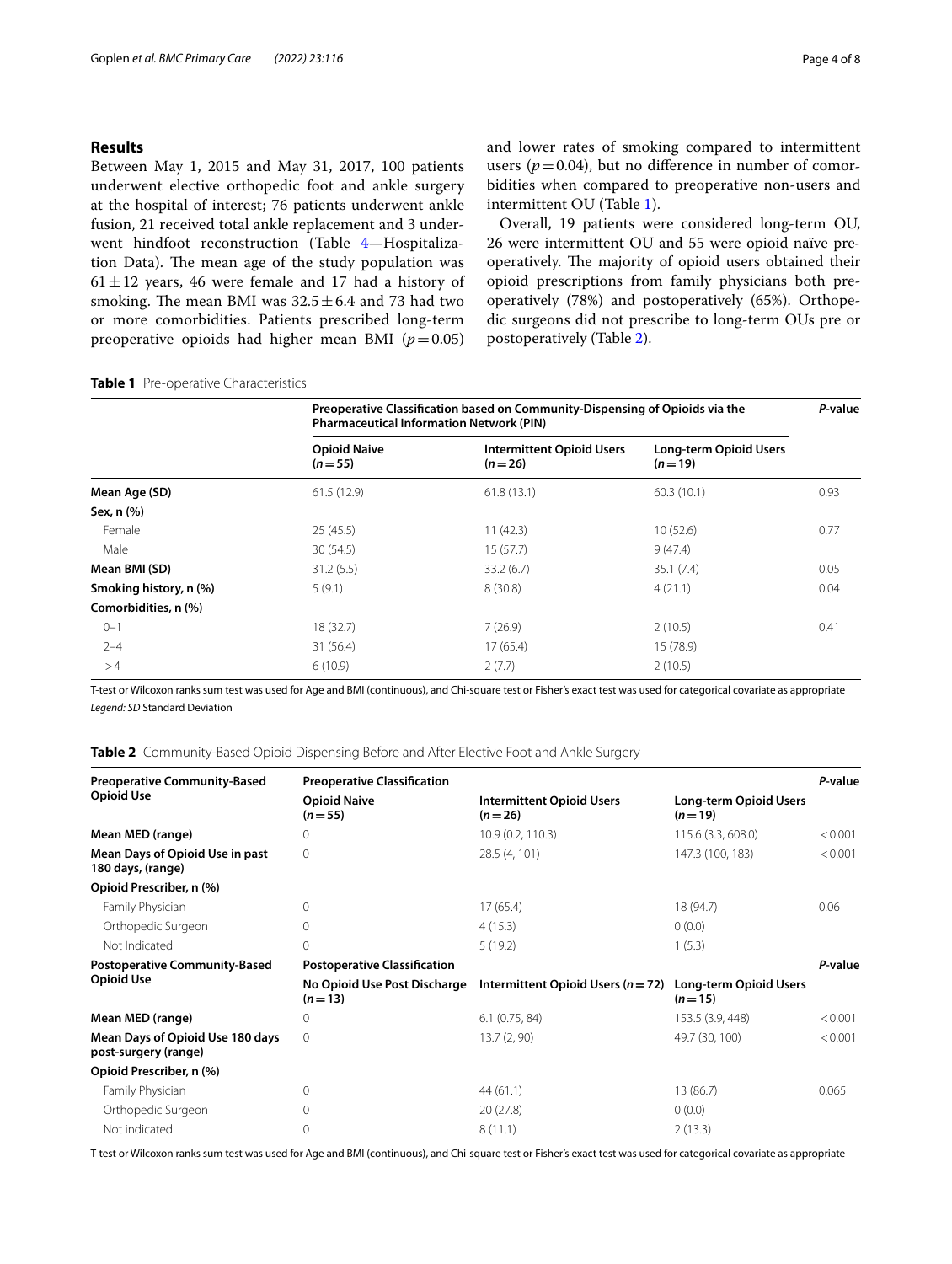No preoperative naïve patients transitioned to longterm OU postoperatively, while 68.4% of the preoperative long-term OU remained long-term OU postoperatively. Of the preoperative intermittent OU, 88.5% continued to use opioids intermittently after hospital discharge (Table [3](#page-4-1)). Overall, the mean length of individual postoperative opioid prescription was 19 days (range 2 – 100 days) compared to 25 days (range  $3 - 100$  days) preoperatively, a 24% decrease in prescription duration.

During the hospital stay, preoperative long-term OU consumed higher doses of opioids (99.7 $\pm$ 120.5 mg/day) compared to both opioid naive  $(28.5 \pm 36.1 \text{ mg/day})$  and intermittent OU (49.6 $\pm$ 69.0 mg/day). Further, long-term OU stayed on average one day longer in hospital compared to opioid naive patients  $(3.9 \pm 2.8$  days vs  $2.7 \pm 1.4$  days;  $p=0.012$ ), were more likely discharged to a rehabilitation hospital (15.8% vs. 1.8%;  $p=0.048$ ) and had more postoperative readmissions (4 vs 2,  $p = 0.02$ ) (Table [4\)](#page-4-0).

# **Discussion**

A signifcant proportion of patients have opioids dispensed before surgery for degenerative joint conditions such as arthritis despite limited indications as outlined in the most recent Canadian Guideline for Opioids for Chronic Non-Cancer Pain [\[7](#page-6-6), [8\]](#page-6-7). To our knowledge, this is the frst report of prescriber patterns and the prevalence of opioid use before and after elective orthopedic foot and ankle surgery such as ankle fusions and replacement in Canada. Primary care providers were responsible for the majority of opioid prescriptions both pre and postoperatively. Preoperative opioid use among patients undergoing these foot and ankle surgeries was higher than other studies reporting rates of opioid use before total knee or hip replacement in Canada. Using the same parameters to defne long-term OU, Goplen et al*.*(2021) reported that 31% of patients were dispensed opioids before hip or knee replacement surgery in Canada, and only 6.5% of these patients were considered long-term OU [[15\]](#page-7-5), compared to our reported rate of 45% and 19% respectively in this foot and ankle patient population. It is difficult to determine why opioid use difers so much between those undergoing foot and ankle surgery relative to joint replacement surgery. Published waiting times for foot and ankle surgery is not limited to elective procedures; further, these waiting lists only quantify time from the surgical consult

<span id="page-4-1"></span>**Table 3** Change in Opioid User Status based on Community Dispensing of Opioids

| <b>Postoperative Classification</b> | <b>Preoperative Classification</b> |                                              |                                                 |  |  |
|-------------------------------------|------------------------------------|----------------------------------------------|-------------------------------------------------|--|--|
|                                     | No Opioid Use<br>$(n=55)$          | <b>Intermittent Opioid Users</b><br>$(n=26)$ | Long-term<br>Opioid<br><b>Users</b><br>$(n=19)$ |  |  |
| No Post Discharge Opioid Use, n (%) | 12(21.8)                           | (3.8)                                        |                                                 |  |  |
| Intermittent Opioid Use, n (%)      | 43 (78.2)                          | 23 (88.5)                                    | 6(31.6)                                         |  |  |
| Long-term opioid Use, n (%)         |                                    | 2(7.7)                                       | 13 (68.4)                                       |  |  |

<span id="page-4-0"></span>**Table 4** Hospitalization Data of 100 patients undergoing Elective Foot and Ankle Surgery

|                                                 | <b>Preoperative Classification</b> |                                              |                                           |         |
|-------------------------------------------------|------------------------------------|----------------------------------------------|-------------------------------------------|---------|
|                                                 | <b>Opioid Naive</b><br>$(n=55)$    | <b>Intermittent Opioid Users</b><br>$(n=26)$ | <b>Long-term Opioid Users</b><br>$(n=19)$ |         |
| Surgical Procedure, n (%)                       |                                    |                                              |                                           |         |
| Ankle Fusion                                    | 41 (74.6)                          | 19 (73.1)                                    | 16(84.3)                                  | 0.11    |
| Total Ankle Replacement                         | 13 (23.6)                          | 7(26.9)                                      | 1(5.2)                                    |         |
| Hindfoot Reconstruction                         | 1(1.8)                             | 0(0)                                         | 2(10.5)                                   |         |
| Mean In hospital Opioid Consumption in MED (SD) | 28.5(36.1)                         | 49.6 (69.0)                                  | 99.7 (120.5)                              | < 0.001 |
| Mean length of stay in days (SD)                | 2.7(1.4)                           | 2.5(1.1)                                     | 3.9(2.8)                                  | 0.01    |
| Discharge Location, n (%)                       |                                    |                                              |                                           |         |
| Home                                            | 54 (98.2)                          | 25(96.2)                                     | 16 (84.2)                                 | 0.048   |
| Rehabilitation Hospital                         | 1(1.8)                             | 1(3.8)                                       | 3(15.8)                                   |         |
| Readmission to hospital, n (%)                  | 2(3.6)                             | 0(0.0)                                       | 4(21.1)                                   | 0.02    |
| Postoperative complications, n (%)              | 14 (26)                            | 5(19)                                        | 24 (24%)                                  | 0.80    |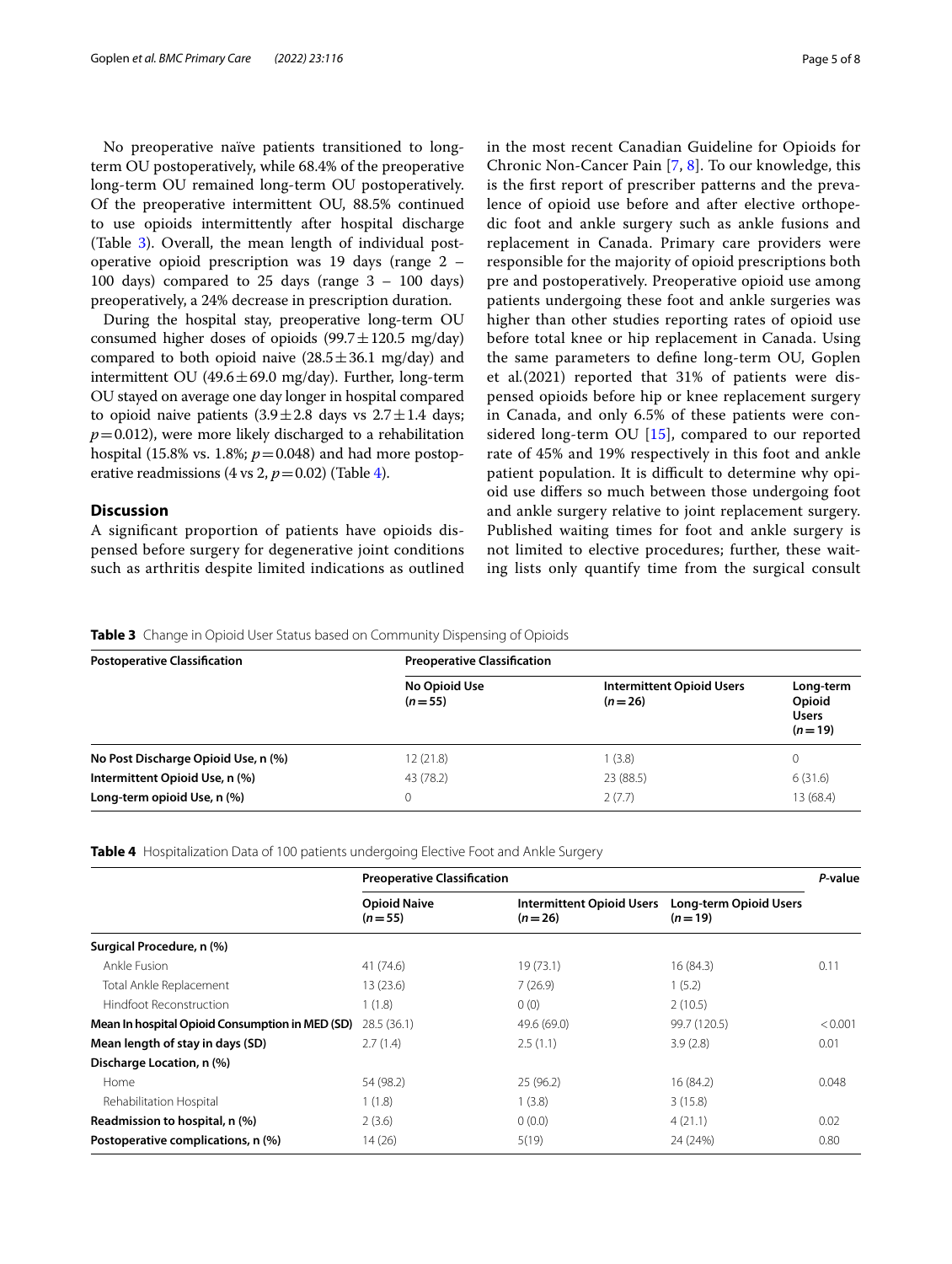to surgery and do not include the time that patients wait for the surgical consult, which can be substantial in Canada. However, when compared to hip and knee replacement waiting times (target < 6 months), patients in Alberta can wait for up to 46 weeks for foot and ankle surgery, which may have resulted in more opioids prescribed to patients for pain relief as they awaited surgery [[16\]](#page-7-6). However, guidelines now emphasize limiting this practice [\[7](#page-6-6)]. It is now well established that opioids have no beneft than other alternatives such as acetaminophen or ibuprofen for such conditions as arthritis and have more complications [[6,](#page-6-5) [7\]](#page-6-6).

In our study, preoperative long-term OU's stayed longer in hospital, were more likely to be discharged to a subacute hospital and had higher readmission rates; however, these results were not adjusted for group differences in BMI and smoking, so should be interpreted with a degree of caution. Unlike previously reported rates of opioid use for chronic non-cancer conditions [[15\]](#page-7-5), we were able to identify that the majority of opioids prescribed before surgery were by a primary care physician. These prescribing patterns follow professional guidelines that recommend their primary care provider prescribe opioids  $[17]$  $[17]$ . The results also highlight the family physician's often overlooked role in optimizing patient outcomes as patients prescribed opioids have worse patient-reported outcomes after elective surgery [\[8](#page-6-7), [18](#page-7-8), [19\]](#page-7-9). Attempts to limit opioid exposure preoperatively could reduce the number of long-term postoperative users and improve post-surgical outcomes [\[20](#page-7-10)].

Our results were consistent with the reported fnding that once patients have been prescribed opioids for more than 90 days, most continue to use opioids  $[13]$  $[13]$ . We found that most patients prescribed opioids before surgery continued using opioids at long-term follow-up; others have reported similar fndings on ongoing postoperative opioid use despite reported improvements in pain and functional status  $[8]$  $[8]$ . This study also supports the previous reports that patients who are opioid naïve preoperatively rarely transition from short-term to longterm OU. No preoperative opioid naïve patients transitioned to long-term OU after surgery in our study.

Low-risk patients self-discontinue opioid therapy once acute postoperative pain subsides due to unwanted opioid side-efects or inadequate pain relief [[21\]](#page-7-11). In contrast, patients considered high risk for persistent postoperative opioid use, such as those with a history of depression, anxiety, pain catastrophizing or substance use are thought to continue to use opioids due to complex interactions with the endogenous opioid system, which regulate both mood and pain perception [[22](#page-7-12)[–25](#page-7-13)]. Education regarding risk factors for LTOT based on preoperative opioid use could improve referral and triage practices for high-risk patients to minimize the number of patients initiated on preoperative opioid therapy before surgery [[20,](#page-7-10) [23](#page-7-14), [26,](#page-7-15) [27\]](#page-7-16).

Finally, we observed that the mean duration of postoperative opioid prescription was reduced by 24% compared to preoperative prescriptions. This finding could be explained by standardized postoperative prescribing practices outlined in Canada's opioid prescribing guidelines introduced during the study period  $[7]$  $[7]$ . These new guidelines recommended decreasing the duration and dose of opioid prescriptions to limit the potential for misuse and abuse [[7\]](#page-6-6).

Our study's strength was our population-based approach to identify patients undergoing pre-specifed complex elective foot and ankle surgeries and our ability to detect pre- and postoperative opioid dispensing using a provincial-wide pharmaceutical database and using accepted thresholds for long-term OU [[12\]](#page-7-2). Our comprehensive database and our detailed methodology enabled detailed analysis of individual prescription's formation, dose and duration as well as prescribers both preoperative and postoperatively for all opioids dispensed from community pharmacies in the Alberta.

This work was part of a multi-phase evaluation of current evidence and current practice patterns for pain management after elective foot and ankle surgery. Our initial scoping review found sparse evidence for pain management, with few randomized trials, all of which investigated short-term pain outcomes following a perioperative nerve block [[28](#page-7-17)]. In addition, after this evaluation of local prescribing practices, we undertook an international Delphi Consensus process to develop consensus-based guidelines for pre-, peri- and post-operative pain management following elective foot and ankle surgery [[29](#page-7-18)]. Using a multi-disciplinary group that included surgeons, pain physicians and anesthesiologists, community-based family physicians and allied health (physical therapists, psychologists, nurses), our guideline emphasized the need for opioid-sparing approaches, but also highlighted the urgent need for better communication between health care providers in the community and surgeons as well as patient-centric education regarding the use of opioids [[29](#page-7-18)].

However, there are notable limitations of our evaluation including the assumption that opioid dispensing is a surrogate for patient consumption. It has been reported that administrative data is more accurate than patientreported use; patients under-reported opioid use by as much as 46% prior to knee replacement due to the perceived stigma of disclosing opioid use to physicians [[30](#page-7-19), [31\]](#page-7-20). We were able to record the opioid consumption in hospital, but did not record opioid use during any rehabilitation stay. We also did not have access to the primary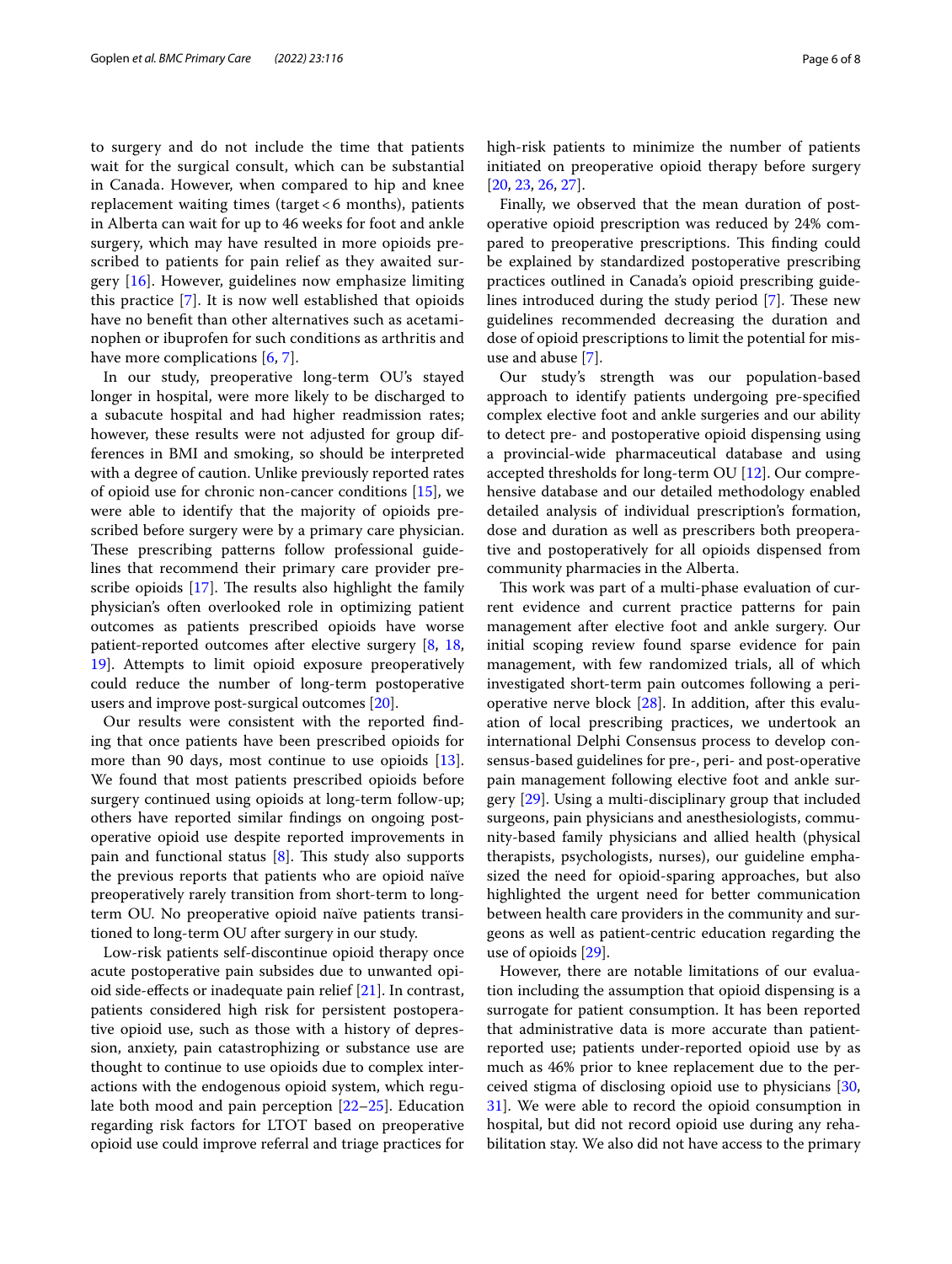indication for opioid prescriptions. Although we collected comorbidity information specifcally looking for other conditions that might be associated with opioid use or notation by the assessing physician that opioid use was for another condition, we were limited to information recorded in the chart. Thus, some patients may have had opioid prescriptions for unrelated chronic conditions. Further, as a secondary part of our evaluation, we did not risk-adjust the reported hospital outcomes, which may have been impacted by BMI or by type of procedure performed. Although no deaths were reported in the chart review, it is possible that deaths occurred post-discharge. Finally, this was also a small single centre study, but the selected hospital refected the surgical practice of 4/5 foot and ankle surgeons in the health zone and the evaluation period captured all eligible foot and ankle surgeries that occurred.

# **Conclusions**

A signifcant number of patients continue to be dispensed opioids before and after complex elective orthopedic foot and ankle surgery by their primary care providers, despite limited indications. We observed that a substantial number of patients with preoperative opioid use continued to use opioids at six months after surgery. Further, they also used more opioids during their hospital stay and stayed longer in hospital.

These results provide valuable information to community clinicians who manage patients awaiting surgery and surgeons who counsel patients prior to surgery regarding expected outcomes and potential complications associated with preoperative opioid use. We hope that these results and our recently completed guidelines [[29](#page-7-18)] will also facilitate improved communicate between surgeons and community physicians regarding managing these patients' pain as they wait for surgery and then recover postoperatively. Further research on patient/provider education and pre-operative opioid-sparing management strategies are urgently needed to improve pre-operative management of these patients who experience prolonged wait times, while experiencing substantial pain and functional limitations.

#### **Abbreviations**

ANOVA: Analysis of Variance; ATC: Anatomic Therapeutic Code; BMI: Body Mass Index; 95% CI: 95% Confdence Intervals; DIN: Drug Information Number; IQR: InterQuartile Rrange; LTOT: Long-term Opioid Therapy; MED: Morphine Equivalent Dose; OU: Opioid Users; PIN: Pharmaceutical Information Network; SD: Standard Deviation; ULI: Unique Lifetime Identifer.

#### **Acknowledgements**

We gratefully acknowledge the assistance of SH Kang, statistician, to complete the analysis.

#### **Authors' contributions**

MEP, LAB, AR were responsible for study concept and design. AR and CMG were responsible for data collection and analysis. MEP, LAB, AR, CMG were responsible for data interpretation. CMG and LAB were responsible for drafting the manuscript. MEP, CMG, AR, LAB edited and approved the fnal manuscript.

#### **Funding**

was obtained from the Alberta Health Services Surgery Strategic Clinical Network Seed Grant (RES0036918).

#### **Availability of data and materials**

during the current study are not publicly available as our current ethics approval does not allow for data sharing but may available from the corresponding author on reasonable request with ethics amendment.

#### **Declarations**

#### **Ethics approval consent to participate**

The study received ethics approval from the University of Alberta Health Research Ethics Panel (PRO00075984). Waiver of written informed consent was given by this Ethics panel for the use of routine administrative data. All relevant health data protection guidelines were followed throughout the study.

### **Consent for publication**

Was not required.

#### **Competing interests**

The authors declare no competing interests.

#### **Author details**

<sup>1</sup> Division of Orthopedic Surgery, Department of Surgery, Faculty of Medicine and Dentistry, University of Alberta, Edmonton, AB T6G 2R3, Canada. <sup>2</sup> Department of Physical Therapy, Faculty of Rehabilitation Medicine, University of Alberta, 6-110 Clinical Sciences Building, Edmonton T6G 2G4, Canada.

#### Received: 21 December 2021 Accepted: 22 April 2022 Published online: 12 May 2022

#### **References**

- <span id="page-6-0"></span>1. Boulanger A, Clark AJ, Squire P, Cui E, Horbay GLA. Chronic pain in Canada: have we improved our management of chronic noncancer pain? Pain Res Manag. 2007;12:762180. Available from:<https://doi.org/10.1155/2007/762180>.
- <span id="page-6-1"></span>2. Desmeules F, Dionne CE, Belzile E, Bourbonnais R, Frémont P. The burden of wait for knee replacement surgery: effects on pain, function and health-related quality of life at the time of surgery. Rheumatology (Oxford). 2010;49(5):945–54.
- <span id="page-6-2"></span>3. Canadian Institute for Health Information. Wait times for priority procedures in Canada. Ottawa: Canadian Institute for Health Information. 2017. [https://](https://secure.cihi.ca/free_products/wait-times-report-2017_en.pdf) [secure.cihi.ca/free\\_products/wait-times-report-2017\\_en.pdf](https://secure.cihi.ca/free_products/wait-times-report-2017_en.pdf).
- <span id="page-6-3"></span>4. Saïdi H, Pagé MG, Boulanger A, Ware MA, Choinière M. Efectiveness of long-term opioid therapy among chronic non-cancer pain patients attending multidisciplinary pain treatment clinics: a Quebec pain registry study. Can J Pain. 2018;2(1):113–24. Available from: [https://www.tandf](https://www.tandfonline.com/doi/full/10.1080/24740527.2018.1451252) [online.com/doi/full/10.1080/24740527.2018.1451252.](https://www.tandfonline.com/doi/full/10.1080/24740527.2018.1451252) Cited 2018 Oct 19.
- <span id="page-6-4"></span>5. Cancer pain relief. Geneva. Switzerland: World Health Organization; 1986. p. 74.
- <span id="page-6-5"></span>6. Busse JW, Wang L, Kamaleldin M, Craigie S, Riva JJ, Montoya L, et al. Opioids for chronic noncancer pain. JAMA. 2018;320(23):2448. Available from: [http://jama.jamanetwork.com/article.aspx?doi](http://jama.jamanetwork.com/article.aspx?doi=10.1001/jama.2018.18472)=10.1001/jama.2018. [18472](http://jama.jamanetwork.com/article.aspx?doi=10.1001/jama.2018.18472).
- <span id="page-6-6"></span>7. Busse JW. The 2017 Canadian Guideline for Opioids for Chronic Non-Cancer Pain. Natl Pain Cent. 2017;1–105. Available from: [http://nationalpa](http://nationalpaincentre.mcmaster.ca/documents/OpioidGLforCMAJ_01may2017.pdf) [incentre.mcmaster.ca/documents/OpioidGLforCMAJ\\_01may2017.pdf](http://nationalpaincentre.mcmaster.ca/documents/OpioidGLforCMAJ_01may2017.pdf).
- <span id="page-6-7"></span>8. Goplen CM, Verbeek W, Kang SH, Jones CA, Voaklander DC, Churchill TA, et al. Preoperative opioid use is associated with worse patient outcomes after Total joint arthroplasty: a systematic review and meta-analysis. BMC Musculoskelet Disord. 2019;20(1):234.